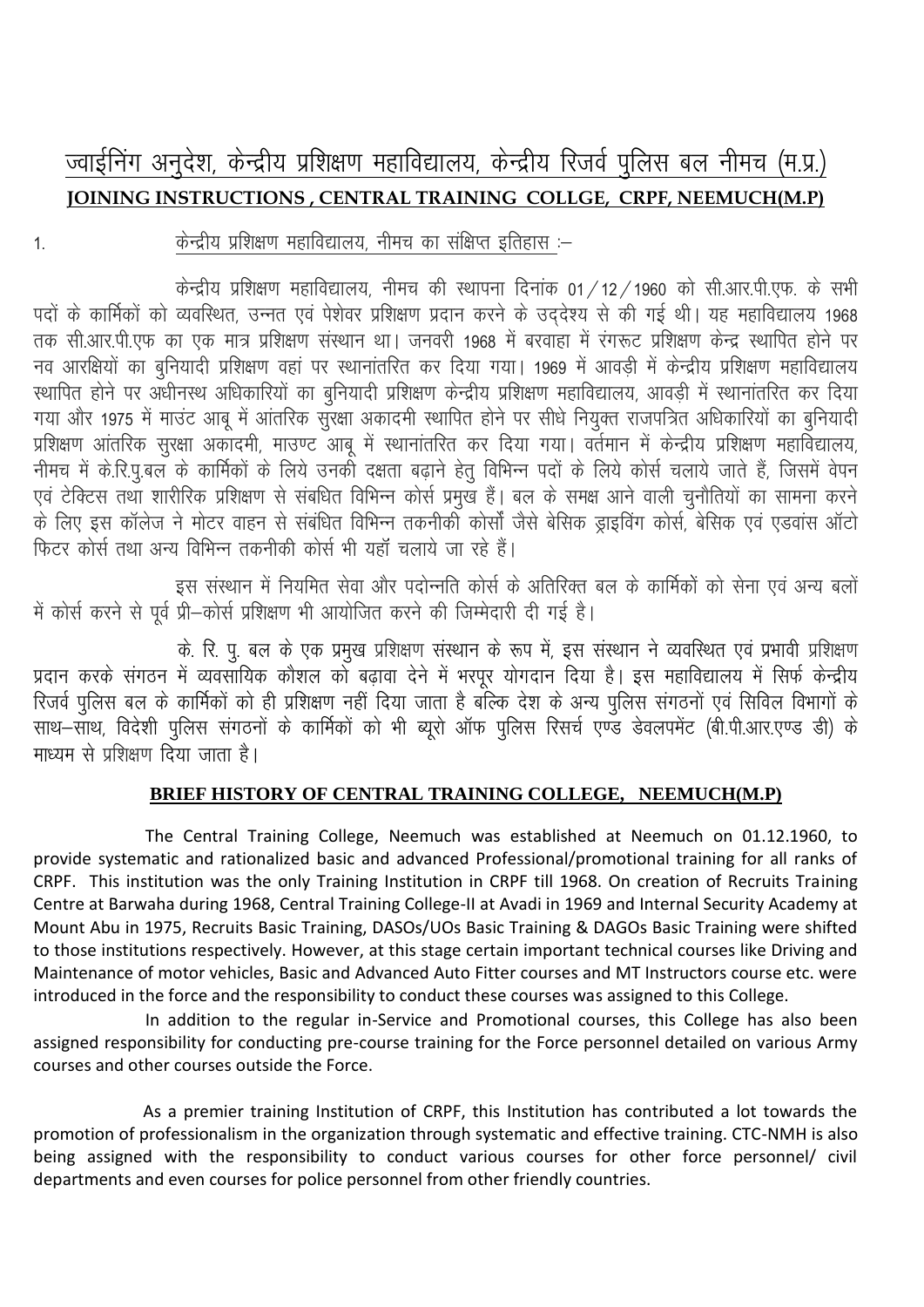#### $\mathbb{Z}/2$   $\mathbb{Z}$

#### 2- LFkku %&

केन्द्रीय प्रशिक्षण महाविद्यालय, के0रि0प्0बल, ग्रुप केन्द्र परिसर, पोस्ट ऑफिस + जिला– नीमच, मध्य प्रदेश, पिन कोड— 45844<mark>1</mark> ×<br>X

#### **LOCATIO**N :-

458441

CTC CRPF Neemuch is situated in GC CRPF Campus, Neemuch, Madhya Pradesh, Pin code

#### संपर्क $\angle$  Connectivity

केन्द्रीय प्रशिक्षण महाविद्याालय, केन्द्रीय रिजर्व पुलिस बल, नीमच, स्थानीय रेलवे स्टेशन से  $1/2$  किलो मीटर और बस स्टैण्ड से 02 किलोमीटर की दूरी पर स्थित है। निकटतम एयरपोर्ट, उदयपुर (राज) सी.टी.सी. नीमच से 120 किलोमीटर की दूरी पर अवस्थित है। प्रशिक्षुओं के स्वागत की व्यवस्था आम तौर पर नीमच रेलवे स्टेशन पर की जाती है। रेलवे स्टेशन से संस्थान तक वाहन की व्यवस्था भी सी.टी.सी. नीमच द्वारा की जाती है।

 The nearest railway station is Nimach Railway Station which is at a distance of half km. Bus Stand Nimach is at a distance of 02 km from CTC-NMH. The nearest Air port is at Udaipur (Rajasthan) at a distance of 120 kms from CTC-Neemuch. The reception of trainees is generally arranged at Neemuch railway station. Sufficient RPs are detailed at Railway Station Neemuch for receiving trainees. Vehicles are arranged for their conveyance from Railway station to the institute.

#### सड़क मार्ग  $-$

नीमच शहर में जिला सडकों का एक नेटवर्क और एक राष्ट्रीय राजमार्ग 79 है जो इसे राजस्थान के अजमेर, चित्तौडगढ और मध्यप्रदेश के रतलाम शहर से जोडता है।

 Neemuch city has a network of district roads and a national highway 79 which connects it to Ajmer, Chittorgarh in Rajasthan and Ratlam city in Madhya Pradesh.

## रेल मार्ग $:=$

नीमच, अजमेर—रतलाम, मार्ग का एक महत्वपूर्ण रेलवे स्टेशन है। इसका सीधा सम्पर्क वाया नागदा, रतलाम, उज्जैन, और वाया चित्तौड़गढ़, राजस्थान के कोटा एवं बूंदी से हैं। रेल मार्ग से नीमच से रतलाम की दूरी लगभग 140 किलोमीटर और चित्तोडगढ की दूरी 60 किलोमीटर है।

 The nearest railway station is Nimach Railway Station which is at a distance of one km. Neemuch is an important railway station on the Ajmer-Ratlam route. Its direct connections through Nagda, Ratlam, Ujjain, and via Chittorgarh, Kota and Bundi in Rajasthan. The distance from Neemuch to Ratlam by rail route is about 140 kilometers and the distance to Chittorgarh is 60 kilometers.

## वाय $\,$  मार्ग $\,$  : $\,-$

देष के अन्य प्रमुख शहरों से नीमच तक कोई नियमित उड़ान नहीं है। नीमच के दो निकटतम हवाई अडडे निम्नानुसार है $\,$ : $\!-$ 

1. महाराणा एयरपोर्ट, उदयपुर, राजस्थान जो कि नीमच से 135 किलोमीटर की दूरी पर है।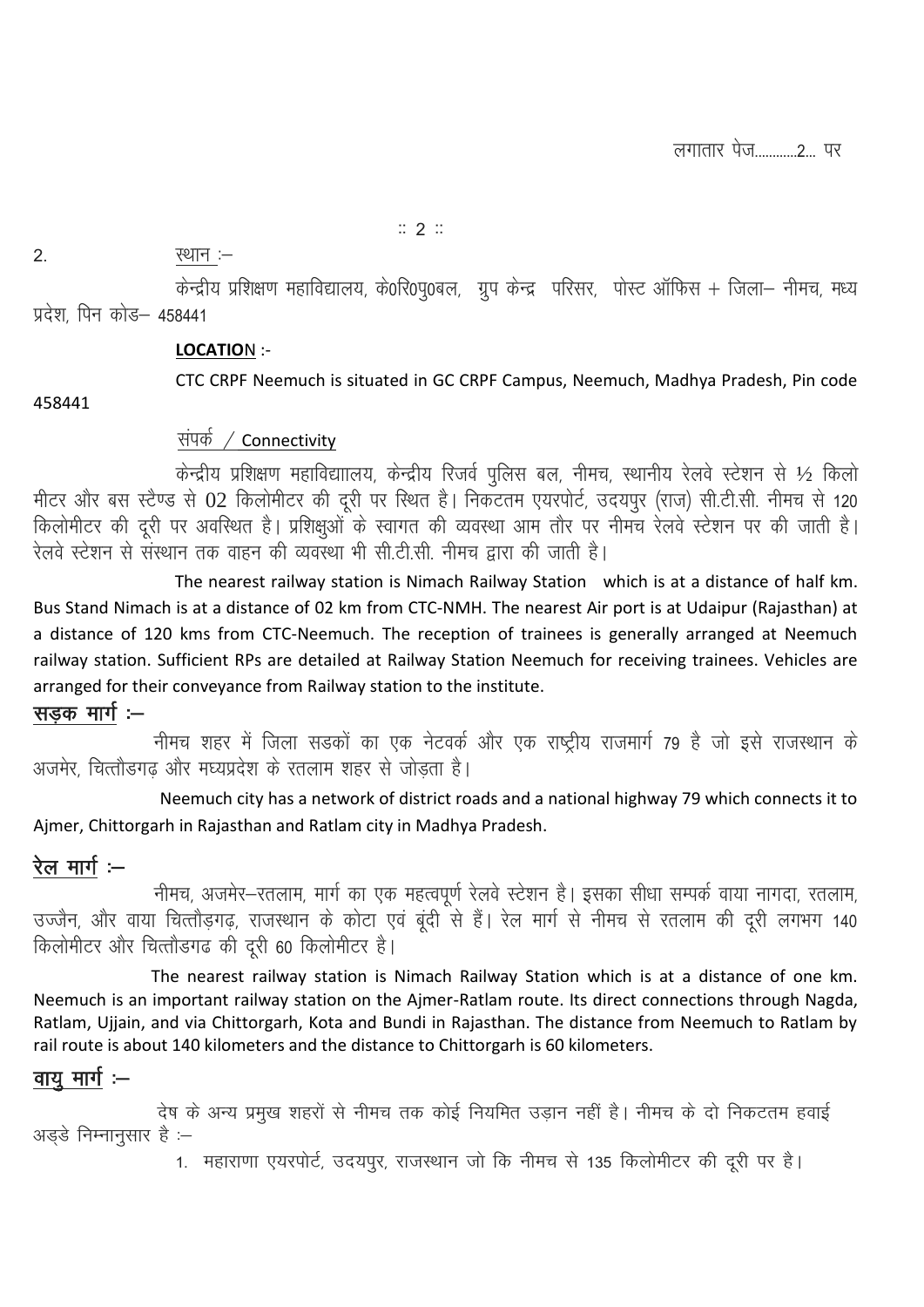2. इंदौर एयरपोर्ट, इंदौर मध्यप्रदेष जो कि नीमच से 272 किलोमीटर की दूरी पर है।

#### Air Connectivity

 There are no regular flights from other major cities of the country to Neemuch. The two nearest airports to Neemuch are as under: -

- 1. Maharana Airport, Udaipur, Rajasthan which is 135 km from Neemuch.
- 2. Indore Airport, Indore, Madhya Pradesh which is 272 km from Neemuch.

लगातार पेज............3... पर

#### $:: 3 ::$

 $3.$  are  $\overline{R}$  with  $\overline{R}$  and  $\overline{R}$  in  $\overline{R}$ 

प्राचार्य/पुलिस महानिरीक्षक, केन्द्रीय प्रषिक्षण महाविद्यालय, केन्द्रीय रिजर्व पुलिस) बल, नीमच (मध्य प्रदेष) - 458441

#### सम्पर्क / दूरभाष

| नियंत्रण कक्ष | :— 07423—292772                              |
|---------------|----------------------------------------------|
| ई—मेल         | $\div$ ctcone@crpf.gov.in & ctcnmh@gmail.com |

# <u>बैंकर का पता</u> :–

PRINCIPAL CTC NMH के पक्ष में

सरकारी बैंक खाता सं. 10566657287 आईएफसी कोर्ड –  $\sin 0010215$ भारतीय स्टेट बैक, टैगोर मार्ग नीमच।

#### Correspondence Address :-

| The Principal/IG                      |  |
|---------------------------------------|--|
| <b>Central Training College, CRPF</b> |  |
| Neemuch (M.P)                         |  |
| Pin Code 48441                        |  |

Contact No.

 $Control$  Room  $-07423-292772$ E-mail i.d  $\cdot$  [ctcone@crpf.gov.in](mailto:ctcone@crpf.gov.in) [& ctcnmh@gmail.com](mailto:ctcnmh@gmail.com) Bankers Address In favour of PRINCIPAL CTC NMH SBI, Tagore Marg, Neemuch Govt Account No- 30566657287 IFC Code :- sbin0010215

 $4.$   $\overline{\text{v}}$   $\overline{\text{v}}$   $\overline{\text{v}}$   $\overline{\text{v}}$   $\overline{\text{v}}$   $\overline{\text{v}}$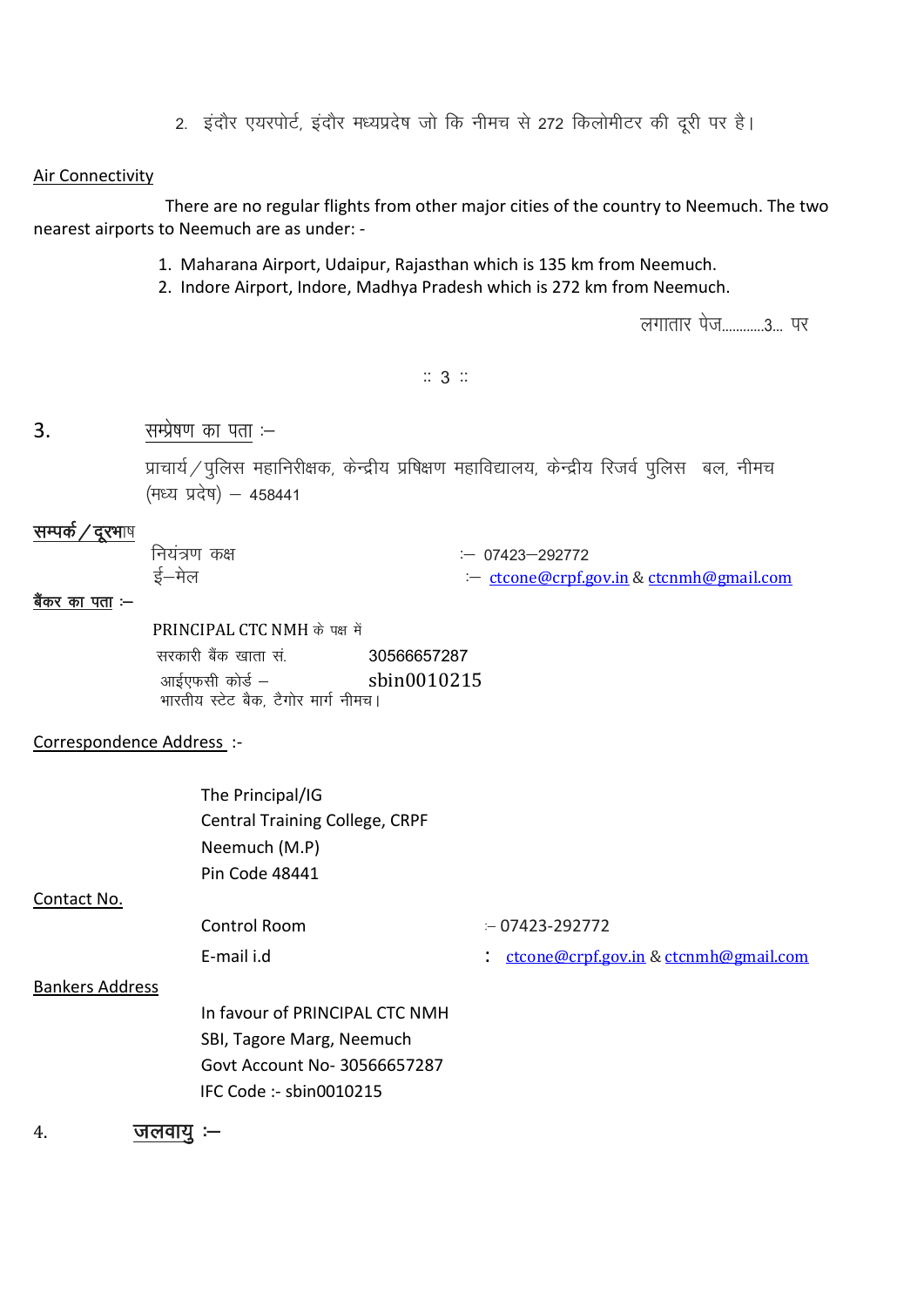नीमच की जलवायु मध्यम श्रेणी की है। इसे ''सी'' श्रेणी का हिल स्टेशन माना जाता है। गर्मियों के दौरान दोपहर गर्म होती है लेकिन प्रसिद्ध ''मालवा ब्रीज'' के कारण सुबह, शाम और रातें काफी सुखद होती हैं। सर्दियों का तापमान शायद ही कभी 6 डिग्री सेल्सियंस से नीचे जाता हो। नीमच में बारिश का मौसम सामान्यतः जुलाई से सितम्बर तक होता है। बारिश सामान्यत: अच्छी होती है।

#### **CLIMATE**

The climate of Neemuch is moderate. It is considered to be a 'C' class hill station. The afternoons are hot during summer but mornings, evenings and nights are quite pleasant due to the renowned "MALWA BREEZE". Winter temperature rarely goes below 6' Celsius. The rainy season is from July to September. Rain fall is quite good.

लगातार पेज विद्यालय

#### $\mathbb{Z}$  4  $\mathbb{Z}$

#### सी.टी.सी. नीमच का रोल :- $5<sub>1</sub>$

केन्द्रीय प्रशिक्षण महाविद्यालय नीमच सी.आर.पी.एफ का प्रथम प्रशिक्षण संस्थान हैं। यह संस्थान प्रशिक्षण प्रणाली को उचित, संगठनात्मक आधार प्रदान करने के लिए ठोस प्रयास कर रहा है। इस संस्थान में प्रशिक्षण के सभी क्षेत्रों में बल के कार्मिकों के कौशल विकास और उनकी दक्षता में सुधार के उद्धेश्य से बल के कार्मिकों की व्यवसायिक क्षमताओं को बढ़ाने के लिए पीटी, यूएसी, वैपन एवं टेक्टिस, ड्रील एवं मेकेनिकल / फिटर प्रशिक्षण आदि विभिन्न प्रकार के कोर्स यहॉ चलाये जाते हैं।

## Role of CTC Neemuch : -

Central Training College, Neemuch is the first training institute of CRPF. This institute is making concerted efforts to provide proper, organizational basis to the training system. Various types of PT, UAC, Weapon & Tactics, Drill & Mechanical / Fitter training etc. to enhance the professional capabilities of the force personnel with the objective of improving the skill development and efficiency of the force personnel in all the areas of training in this institute.

#### संकायः– 6.

संस्थान में अधिकारियों की नियुक्ति महानिदेषालय, के.रि.पु.बल, नई दिल्ली द्वारा की जाती है। वर्तमान में प्राचार्य / पुलिस महानिरीक्षक की समग्र निगरानी में, एक कमांडेंट, तीन उप कमांडेंट एवं चार सहायक कमांडेंट विभिन्न स्तरों पर प्रषिक्षण गतिविधियों की देखभाल करते हैं। वर्तमान में संस्थान में पदस्थ अधिकारियों का विवरण इस प्रकार है  $\sim$ 

| क्रम स. | अधिकारियों का नाम     | पदनाम                                   | इरला सख्या |
|---------|-----------------------|-----------------------------------------|------------|
|         | श्री भूपत सिंह चौहान, | $\Delta$ पुलिस महानिरीक्षक<br>प्राचाय ⁄ | 2233       |
| 2       | श्री अविनाष षरण,      | 'मुख्य प्रषिक्षण अधिकारी<br>कमाण्डेट ,  | 4055       |
| 3       | श्री अभय सिंह भाटी    | उप कमांडेंट                             | 7452       |
|         | श्री सत्यनारायण तॅवर, | उप कमांडेंट                             | 7144       |
| 5       | श्री आदिल हसन,        | उप कमांडेंट                             | 6993       |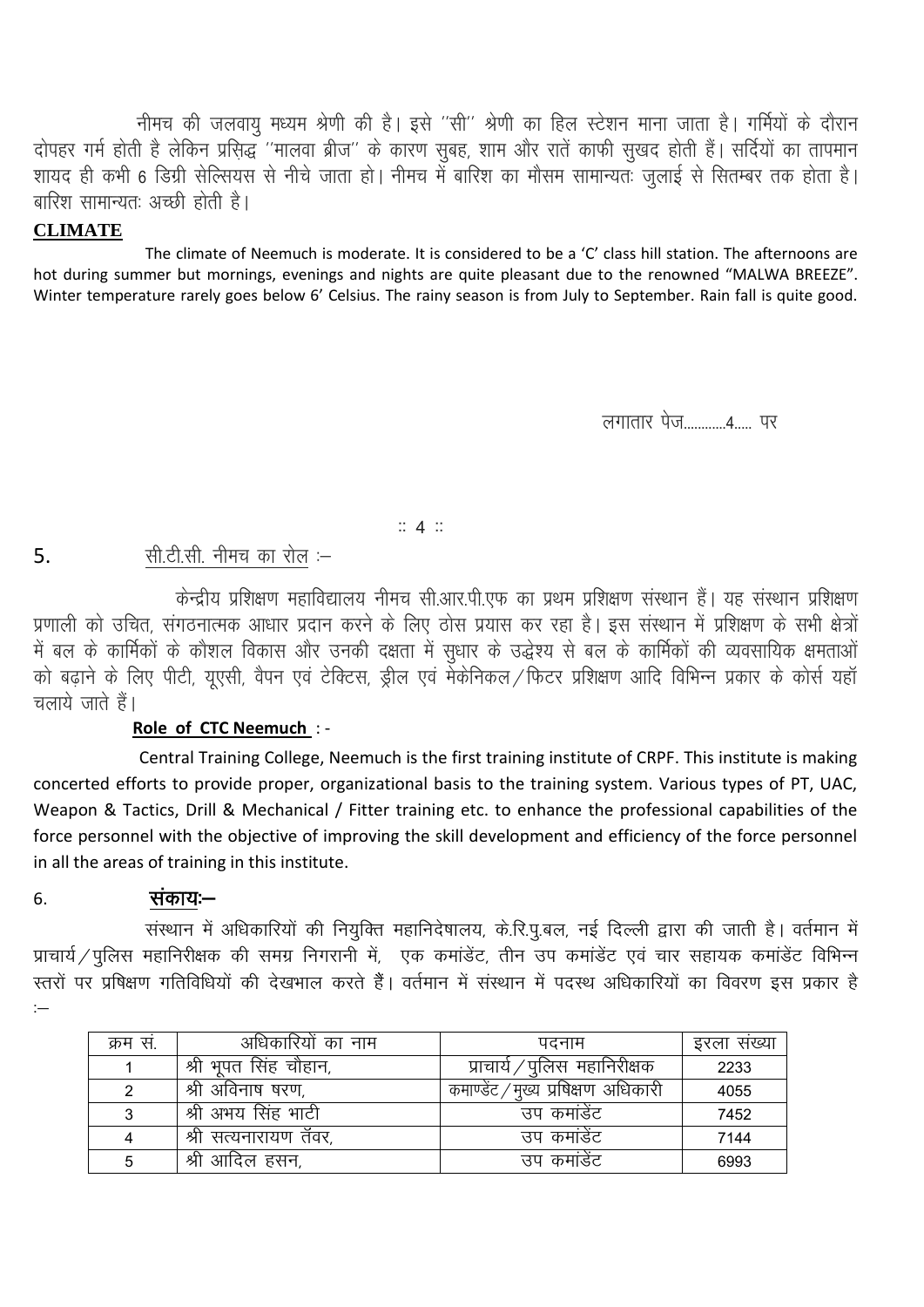| 6  | . श्री ओमप्रकाष स्वामा  | सहायक कमांडट            | 9607  |
|----|-------------------------|-------------------------|-------|
|    | । श्री रमेष कुमार,      | सहायक कमाडेट            | 9613  |
|    | श्री रवि शर्मा,         | सहायक कमाडेट            | 9739  |
| 9  | । श्री राकेष कुमार      | सहायक कमाडेट            | 9812  |
| 10 | श्री<br>क.<br>एम. सूरेष | सहायक कमाडेट<br>(मत्रा) | 11055 |

#### **FACULTY**

 The faculty for the institution is picked up with great care by a panel of very high officials at the Directorate General, CRPF. One Commandant. three Deputy Commandants and four Asst. Commandants supervise the training activities at various levels under the overall supervision of a Principal/ Inspector General of Police , who is the Principal of the institution. The details of officers currently posted in the institute are as follows: -

| Sl.No. | Name of the Officers       | Rank                        | IRLA No. |
|--------|----------------------------|-----------------------------|----------|
| 1.     | Shri Bhupat Singh Chauhan, | Principal/IG                | 2233     |
| 2.     | Shri Avinash Sharan,       | Commandant/CTO              | 4055     |
| 3.     | Shri Abhay Singh Bhati,    | Deputy Commandant           | 7452     |
| 4.     | Shri Satya Narayan Tanwar  | <b>Deputy Commandant</b>    | 7144     |
| 5.     | Shri Adil Hasan            | <b>Deputy Commandant</b>    | 6993     |
| 6.     | Shri Om Prakash swamy      | <b>Assistant Commandant</b> | 9607     |
| 7.     | Shri Ramesh Kumar          | <b>Assistant Commandant</b> | 9613     |
| 8.     | Shri Ravi Sharma           | <b>Assistant Commandant</b> | 9739     |
| 9.     | Shri Rakesh Kumar          | <b>Assistant Commandant</b> | 9812     |
| 10.    | Shri K.M. Suresh           | Assistant Commandant(M)     | 11055    |
|        |                            |                             |          |

लगातार पेज............5......... पर

#### $\mathbb{Z}$  5  $\mathbb{Z}$ 7.  $\frac{d}{dx}$  खेल, मनोरंजन एवं अन्य सविधाएं – एक नजर में :–

क) केन्द्रीय प्रशिक्षण महाविद्यालय नीमच में, सी.आर.पी.एफ का प्रमुख प्रशिक्षण संस्थान होने के नाते, खेल, प्रशिक्षण, मनोरंजन एवं अन्य विभिन्न सुविधाए उपलब्ध है :-

फायरिंग रैंज – ग्रेनेड फायरिंग रैंज इस संस्थान में उपलब्ध है। इसके अलावा रूम इंटरवेशन शटिंग की सविधा उपलब्ध है। ड़िल नर्सरी :- इस संस्थान में प्रशिक्षणार्थियों को विभिन्न प्रकार की ड्रिल सिखाने हेतु एक इनडोर ड्रिल नर्सरी उपलब्ध है। ट्रेफिक पार्क :– यह संस्थान सी.आर.पी.एफ का एक मात्र संस्थान है जहाँ मोटरपरिवहन का प्रशिक्षण दिया जाता है और इसका ्<br>अपना ट्रेफिक पार्क है। इसके अलावा बेहतर प्रशिक्षण के लिए इस संस्थान में इनडोर और आउटडोर स्कवायड पोस्ट, बॉक्सिंग रिंग बी.ओ.ए.सी कोर्स, मेटालिक ड्रायविंग ट्रेक, कम्प्यूटर लेब और सभी प्रमुख खेल सुविधाएँ जैसे फुटबॉल, वॉलीवॉल, हॉकी, बॉस्केटवॉल, ,<br>टेबल टेनिस बेडमिन्टन आदि उपलब्ध है।

पुस्तकालय विभिन्न विषयों पर लगभग 10,000 पुस्तकों के साथ एक समृद्ध पुस्तकालय उपलब्ध है। -<br>मल्टी जिम :– पूरी तरह से अत्याधुनिक मल्टी जिम पुरूष व महिला हेतु अलग-अलग तथा जिम्नेजियम भी उपलब्ध है। .<br>मुवी स्क्रिनिंग :– मुवी स्क्रिनिंग के लिए पूरी तरह से सु–सज्जित ऑडिटोरियम और मैन्स क्लब उपलब्ध है। केंटीन एवं को—ऑपरेटिव :— प्रशिक्षुओं की सुविधा के लिए समुद्ध सी.पी.सी केंटीन और कैफटेरिया उपलब्ध है।

#### **RECREATION AND SPORTS AMENITIES**

 In Central Training College, Neemuch, being the premier training institute of CRPF, various facilities are available for training, sports and others activity such as: -

> Firing Range - Grenade firing range is available at this institute. Apart from this, room interpolation shooting is available.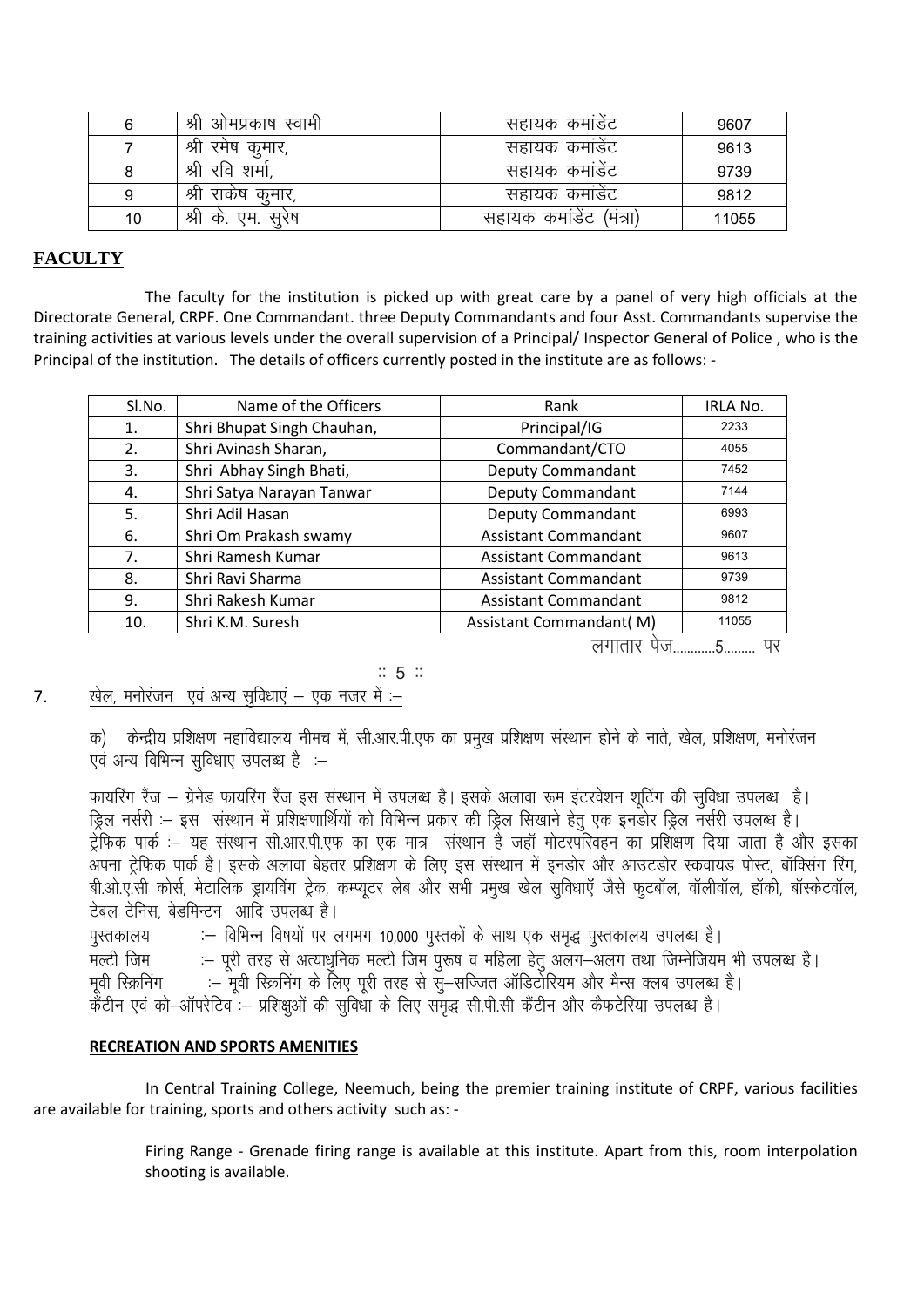Drill Nursery: - An indoor drill nursery is available in this institute to teach various types of drill to the trainees.

Traffic Park: - This institute is the only institute of CRPF which imparts training in motor transport and has its own traffic park. Apart from this, for better training, this institute has indoor and outdoor squad posts, boxing ring, BOAC course, metallic driving track, computer lab and all the major sports facilities like football, volleyball, hockey, basketball, table tennis, Bedminton etc. available.

Library: - There is a rich library with about 10,000 books on various subjects.

Multi Gym: - A completely state-of-the-art multi-gym, separate gymnasium for men and women is also available.

Movie Screening: - A fully equipped auditorium and men's club are available for movie screening. Canteen and Co-operative: - For the convenience of trainees, rich CPC canteen and cafeteria are available.

ख) आउट पास :-प्रशिक्षणार्थी को नीमच में स्थानीय बाजार और पर्यटन स्थलों पर जाने के लिए रविवार और छटिटयों में आउट पास दिया जाता है।

#### B) OUT PASS:-

Trainees are given out pass on Sundays and holidays to visit local market and tourist places within neemuch.

#### $\ket{\pi}$  added and  $\ket{\pi}$

 $>$  प्रशिक्षण के दौरान मोबाईल का उपयोग करना पूर्णतः वर्जित है।

- $>$  प्रशिक्षण समय के बाद प्रशिक्षणार्थी मोबाईल का उपयोग कर सकते है।
- $>$  प्रशिक्षणार्थियों द्वारा सी.टी.सी. नीमच के नियंत्रण कक्ष के लैंड लाईन फोन से भी संपर्क किया जा सकता है।

#### C) Telephone/Mobiles :-

- Use of mobile during training hours is strictly prohibited.
- > Trainees can use mobiles after training hours.
- Trainees may also be contacted on the land-line control room number of CTC Neemuch.

लगातार पेज............6......... पर

#### $\mathbb{Z}$  6  $\mathbb{Z}$

#### $8.$  अवकाश $-$

प्रशिक्षण अवधि के दौरान करूणामूलक आधार के मामले के अलावा किसी भी मामले में अवकाष स्वीकृत नहीं किया जाएगा।

#### **LEAVE**

No leave is granted during the course except on extreme compassionate grounds.

#### $9.$  कपडे और उपकरण :—

नीमच में नवंबर से फरवरी तक का मौसम सर्दियों का मौसम होता है। इस दौरान गरम कपड़ों की आवष्यकता होती है। शेष समय में मौसम गरम रहता है एवं गरम कपडों की आवष्यकता नहीं होती है। Clothing and equipment: -

 In Neemuch, the weather from November to February is the winter season, during this time, warm clothes are required. The weather remains hot for the rest of the time.

## 10. वेतन एवं भत्ते $\mathcal{L}$

चूंकि सभी पदधारक अपना वेतन बैंक खातों के माध्यम से प्राप्त कर रहे हैं इसलिए प्रशिक्षुओं से संबंधित कोई भी राशि इस संस्थान द्वारा बैंक डाफट, चैक अथवा भगतान के रूप में स्वीकार नही की जाऐगी।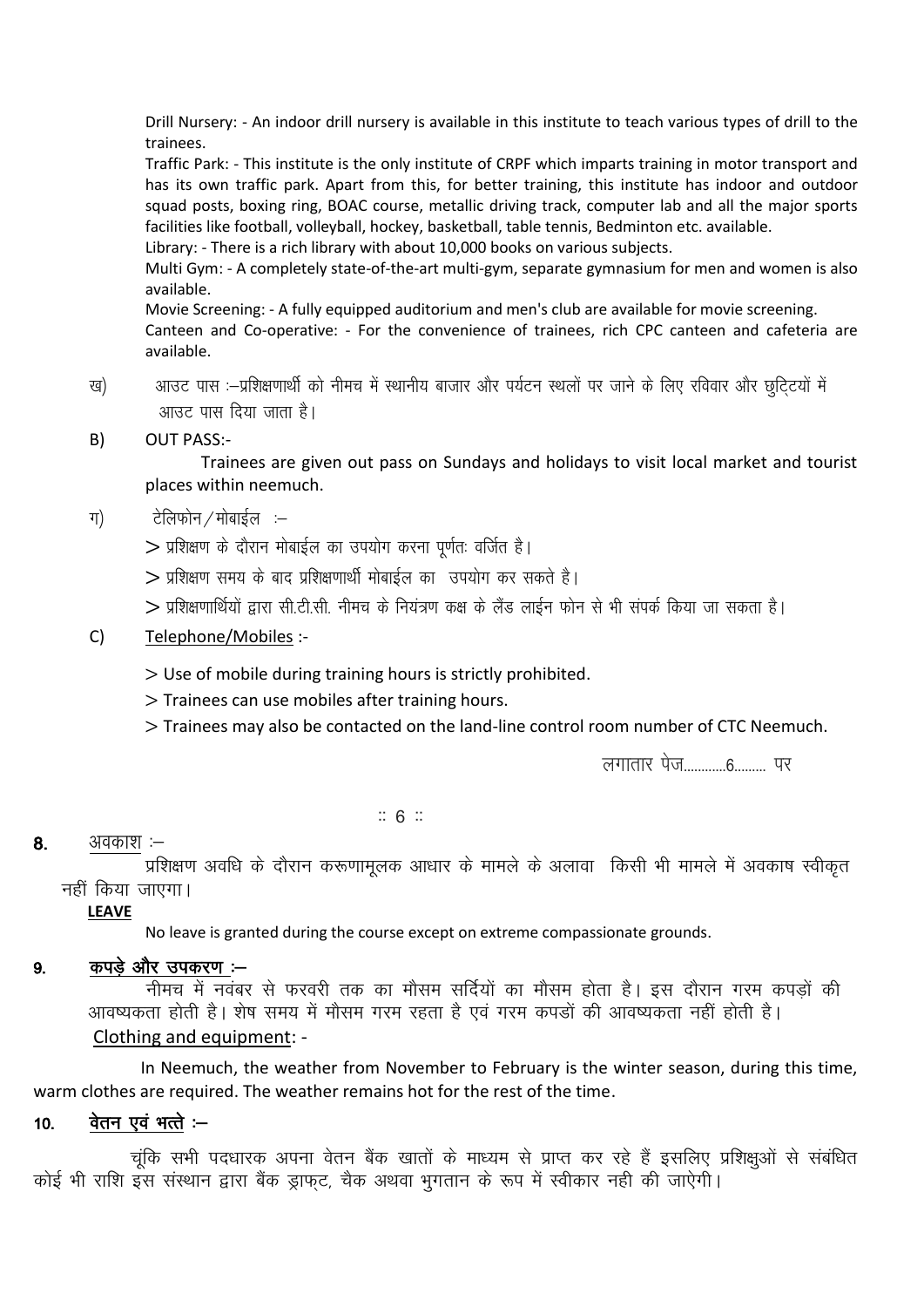#### PAY AND ALLOWACES

 Since all the ranks in service are now receiving their salaries through the bank, no amount pertaining to any trainee is accepted by this institution through B/D, cheque or pay order.

## $11.$  रवास्थ्य सविधा :–

इस संस्थान में प्रशिक्षुओं के स्वास्थ्य की देखभाल के लिए सभी आवश्यक चिकित्सा सुविधाओं के साथ पुलिस उप महानिरीक्षक, चिकित्सा की अध्यक्षता में 50 बिस्तर कम्पोजिट अस्पताल उपलब्ध है। प्रशिक्षणार्थियों को विशिष्ट उपचार या विशेषज्ञ डाक्टर की आवश्यकता पडने पर उनको सिविल अस्पताल नीमच या मेडिकल कॉलेज उदयपुर भेजा जाता है।

#### **MEDICIAL FACILITY+**

 50 Bedded Composite Hospital headed by DIGP, Medical with all essential medical facilities is available for taking care of trainees of this Institution. Cases needing specialized treatment or specialists' attention are referred to Civil Hospital Neemuch or Medical College Udaipur on as required basis.

## 12. रहने की सविधा, खाने की व्यवस्था और मेस अग्रिम राशि :–

केन्द्रीय प्रशिक्षण महाविद्यालय, नीमच में प्रशिक्षण प्राप्त करने के लिए आने वाले सभी अधीनस्थ अधिकारियों एवं अन्य रैंक के कार्मिकों के रहने एवं खाने की सविधा प्रशिक्षण महाविद्यालय नीमच द्वारा प्रदान की जाएगी। जिसके लिये उनको रू. 5,000⁄— मैस एडवांस के रूप में जमा कराने होंगे।

केन्द्रीय प्रशिक्षण महाविद्यालय नीमच में प्रशिक्षण प्राप्त करने के लिए आने वाले प्रशिक्षु अधिकारियों को प्रशिक्षु अधिकारी मेस (चीता मेस) या चीता मैस एनेक्सी में ठहराया जाएगा। उन्हें निर्धारित बोर्डिगं और लॉजिंग चार्ज का भगतान करना होगा जिसके लिए उन्हें ,<br>'डेबिट कार्ड अपने साथ लाना चाहिए। प्रशिक्ष अधिकारियों को मैस अग्रिम राशि के तौर पर रूपये 8000 / – मात्र मैस सचिव चीता मैस के पास त्तमा कराने होंगे।

#### **ACCOMODATION, MESSING AND MESS ADVANCE AMOUNT**

 All the subordinate officers and other rank personnel coming to get training in the Central Training College, Neemuch, will be provided accommodation and lodging facility by the training college Neemuch. They have to deposit Rs. 5,000 / - as mess advance on arrival in this institutions.

 The trainee officers, who coming to get training at the Central Training College Neemuch will be residing to the trainee officer mess (cheetah mess) or cheetah mess annexy,. They have to pay the prescribed boarding and lodging charges for which they should bring debit card with them. Trainee officers will have to deposit only Rs. 8000/- as mess advance amount with the Mess Secretary, Cheetah Mess.

लगातार पेज..........7........ पर

 $:: 7 ::$ 

## 11. FRAHIRIM (प्रशिक्षण उपरांत वापसी)

- 1. कोर्स पूर्ण होने पर, प्रशिक्षणार्थी को उसके संबंधित कार्यालय, ग्रुप केन्द्र / बटालियन को उसी दिन या उसके बाद वाले दिन वापस भेजा जाएगा।
- 2. सभी प्रशिक्षणार्थी को इस संस्थान को छोड़ने से पूर्व अपनी बकाया राशि का भुगतान करना होगा।
- 3. प्रशिक्षण संस्थान छोडने से पूर्व संबंधित) शाखाओं और प्राधिकारों द्वारा विधिवत हस्ताक्षरित "कोई बकाया नहीं" संबंधी प्रमाण पत्र प्राप्त करना होगा। DISPERSAL
- 1. On completion of training, the Trainees will be dispatched to their respective office department on same day or a day after the closing of course.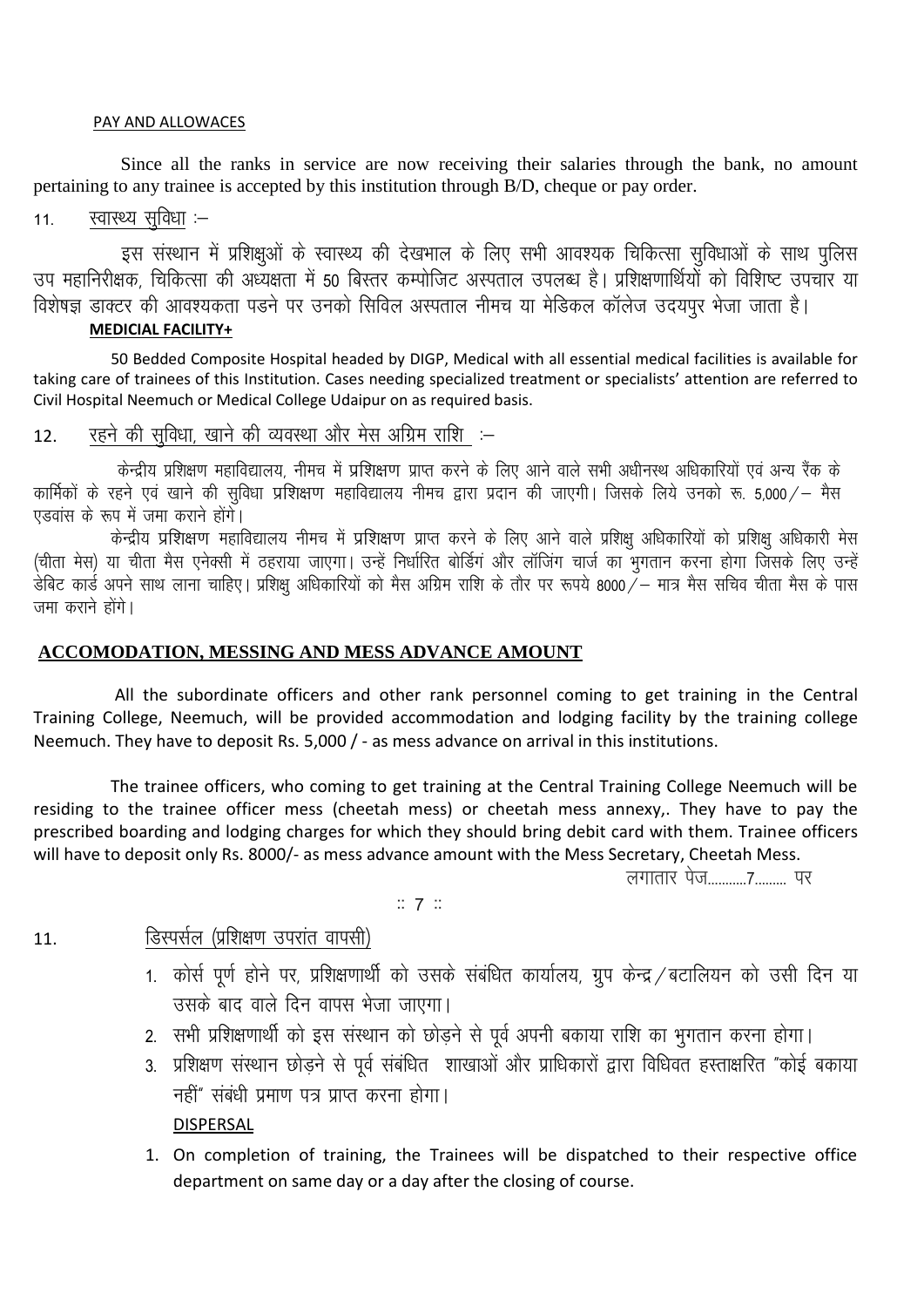- 2. All trainees must clear their dues before leaving this institution.
- 3. The clearance certificate duly signed by concerned branches and authorities should be obtained before leaving the training centre.

#### $12.$  अनुशासन $-$

प्रशिक्षण अवधि के दौरान सभी प्रषिक्षुओं को अनुषासन के उच्चतम मानकों को बनाए रखना होगा। प्रषिक्षओं को कॉलेज के अनुषासन से संबंधित आदेषों को कडाई से पालन करना होगा। कोर्स अवधि के दौरान प्रषिक्षणार्थियों के लिए शराब का सेवन वर्जित है। सभी प्रषिक्षणिार्थियों के लिए, अधिकारियों, एसओज, ओआरएस के पारिवारिक आवासीय परिसर और आवासीय क्षेत्रों से सटे गांवों में जाना वर्जित है। अनषासनहीनता के किसी भी कृत्य में लिप्त पाए गए प्रषिक्ष को कोर्स मे बने रहने की अनुमति नही दी जायेगी और एक नकारात्मक रिपोर्ट के साथ उसे उसकी संस्थान / बटालियन को वापस कर दिया जाएगा।

#### . **DISCIPLINE**

 All trainees should maintain highest standards of discipline. Trainees should strictly adhere to the orders regulating discipline in the college. Consumption of Liquor, lending and borrowing of money are strictly prohibited. The villages adjoining the campus and residential areas of Officers, SOs, ORs are out of bound for all trainees. A trainee found involved in any act of indiscipline may be withdrawn from the course and returned to his unit irrespective of his performance.

## 13. कोर्स से प्रशिक्षुओं की वापसी (आर.टी.यू.) :-

1) किसी भी कोर्स में योग्य कार्मिकों को नियुक्त करने की जिम्मेदारी कार्मिक की यूनिट एवम उसके अधिकारियों की है। अतः किसी भी कार्मिक को इस महाविद्यालय में किसी भी कोर्स में भेजने से पूर्व यह सुनिश्चित किया जाना चाहिए कि क्या कार्मिक संबंधित कोर्स के लिए उपयुक्त है या नहीं। यूनिट को कार्मिक को कोर्स में भेजने से पूर्व यह भी सुनिश्चित करना चाहिए कि नियुक्त कार्मिक, क्या कोर्स के विषयों को आत्मसात करने में समर्थ हैं। कोई भी प्रशिक्षाणार्थी जो निर्धारित गुणात्मक आवश्यकताओं को पूरा नही करते हैं या पाठ्यकम के विषयों को आत्मसात करने में असमर्थ हैं, उन्हें कोर्स से हटा दिया जाएगा एवम संबंधित वाहिनी / कार्यालय में वापस कर दिया जायेगा।

2) सभी प्रशिक्षओं को अपनी वैध⁄नवीनतम वार्षिक मेडिकल जांच रिपोर्ट एवं मेडिकल हेल्थ कार्ड लाना अनिवार्य है। सिविल पुलिस कार्मिकों को अपने साथ अपने प्राधिकृत चिकित्सा अधिकारी से चिकित्सा प्रमाण पत्र लाना होगा, जिससे यह पुष्टि हो सके कि संबंधित कोर्स करने के लिए उसकी स्वास्थ्य दशा उपयुक्त हैं। ऐसा न होने पर उन्हें कोर्स करने की अनुमति नही दी जाएगी तथा उन्हें वापस भेज दिया जाएगा।

लगातार पेज.........8........ पर

 $\mathbb{R}$  8  $\mathbb{R}$ 

3) प्रशिक्षु जो चिकित्सकीय रूप से अयोग्य है, बीमारी से पीडित है अथवा प्रशिक्षण कार्य से तालमेल नहीं बैठा पा रहे है, उन्हें उनकी संस्थान / बटालियन को वापस कर दिया जाएगा।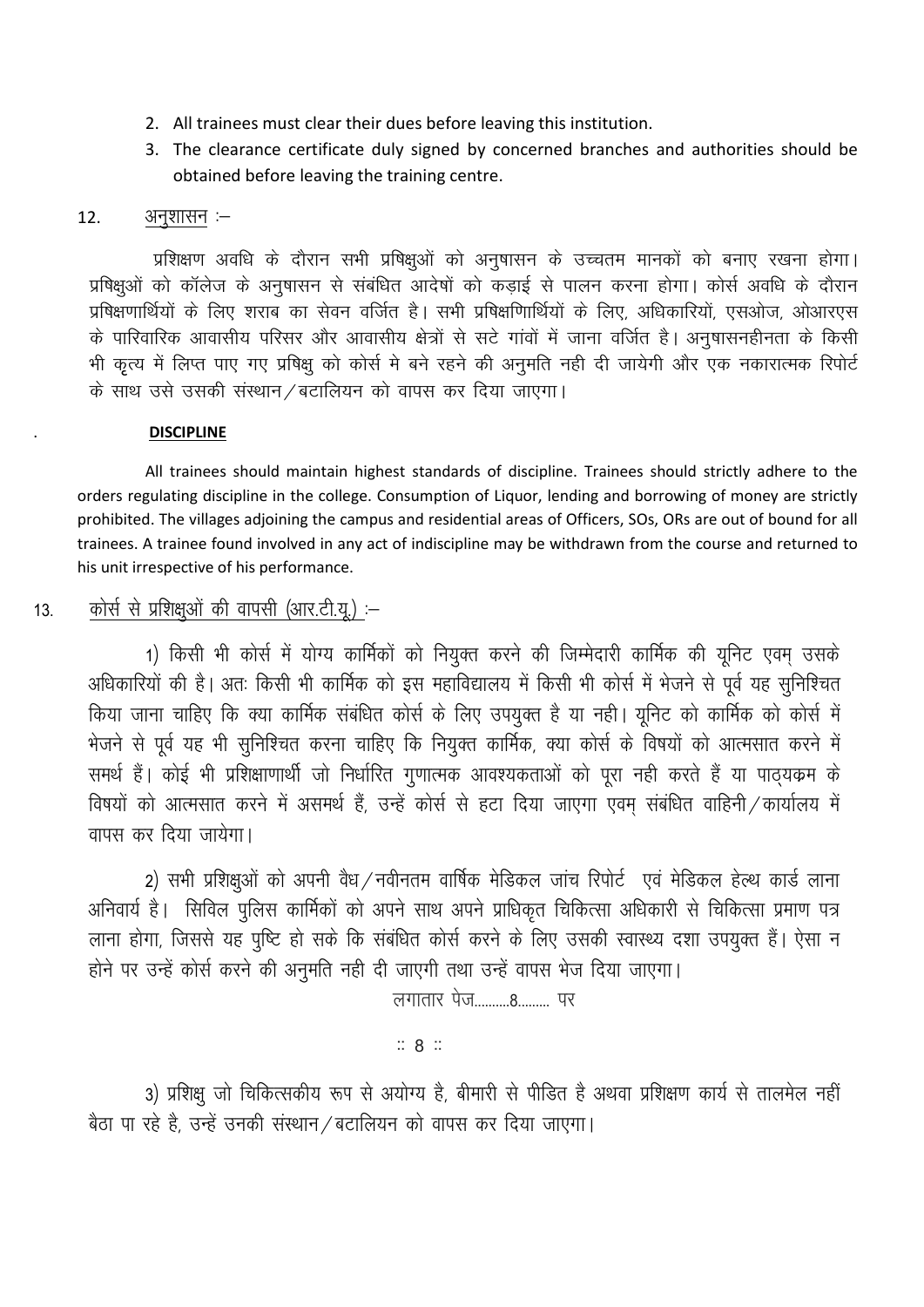4) यदि कोई भी प्रशिक्षणार्थी किसी भी कारण से जैसे कोर्स में देरी से आगमन, बीमारी, अवकाश आदि के कारण, कोर्स से अनुपस्थित रहता है और यह अनुपस्थिति कोर्स की कुल अवधि के 10 प्रतिशत कार्य दिवस या उससे अधिक हो जाती है तो उस प्रशिक्षणार्थी को उसके संबंधित संस्थान / बटालियन को वापस कर दिया जाएगा।

05) यदि कोई कार्मिक कोर्स अवधि के दौरान अनुशासनहीनता का कार्य करता है तो उसके विरूद्ध अनुशासनात्मक कार्यवाही की जाएगी और उसको कोर्स से हटाकर उसकी संबंधित बटालियन / कार्यालय को वापस कर दिया जाएगा।

#### **WITHDRAWAL OF TRAINEES**

- a) It is the responsibility of the concerned Adm authorities and Units to ensure that only eligible and suitable personnel are detailed to attend courses. Personnel who do not meet the laid down qualitative requirements or are unable to assimilate the subjects of the course are liable to be returned to their units.
- b) All the trainees are supposed to bring their valid/latest annual medical examination report (Medical health card) i.e. SHAPE-I. Civil police personnel are required to bring a medical certificate from their authorized medical attendant / Medical Officer confirming his state of the health and suitability to undergo the course for which he has been detailed; failing which candidate may not be permitted to join the course and returned to his unit.
- c) Trainees who are medically unfit, suffering from illness or are unable to cope up with the training will be returned to their units.
- d) Absence from Course for more than 10% working days for any reason, whatsoever, e.g. late arrival, sickness, leave, etc shall invite withdrawal / RTU from the course.
- e) Trainees indulging in indiscipline shall be subjected to disciplinary action, withdrawn from the course and returned to their units.

#### 14. सी.टी.सी. केरिपुबल, नीमच के नव परिवर्तन, पहल एवं सर्वोत्तम अभ्यास

- 1. नियमित पी.टी. एवं कक्षाओं का आयोजन
- 2. प्रत्येक माह सर्वोत्तम प्रशिक्षक एवं प्रशिक्षार्थी का चयन एवं उनके फोटोग्राफ को प्रदर्शित करना।
- 3. अधिकारियों द्वारा प्रशिक्षणार्थियों से नियमित रूप से विचार–विमर्श / परामर्श।
- 4. प्राचार्य द्वारा सप्ताह में एक दिन प्रशिक्षणार्थियों से विचार–विमर्श / परामर्श।
- 5. सभी महत्वपूर्ण दिवसों का समय से आयोजन करना।
- $6.$  प्रशिक्षण पर जोर।
- 7. शारीरिक फिटनेश एवं सहनशक्ति पर जोर।
- 8. फायरिंग कौशल पर जोर।
- 9. विस्फोटकों के संचालन एवं उपयोग में विश्वास पैदा करना।
- 10. कक्षाओं में सरल हिंदी का प्रयोग।
- 11. नाजायज पैसे का संग्रह करना प्रतिबंधित है।
- 12. प्रत्येक दिन शाम को खेलकूद का आयोजन।
- 13. मैसों, कैन्टीन एवं सहकारिता दुकान में नकद रहित लेन–देन।
- 14. प्रत्येक सप्ताह में प्रशासनिक एवं प्रशिक्षण बैठक का आयोजन।

yxkrkj ist---------9--------- ij